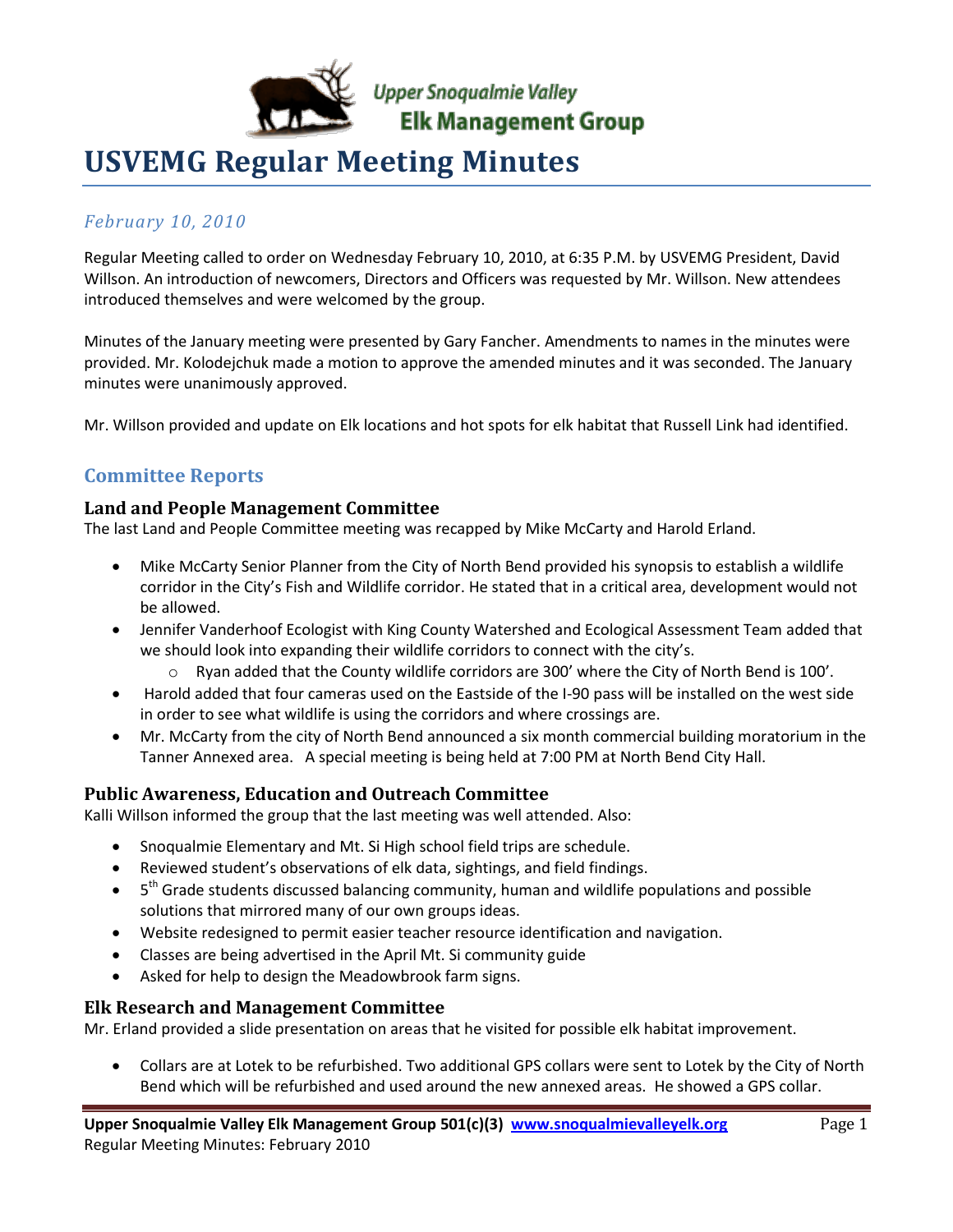

- Sent application and insurance to DNR for Habitat improvement permit discussed in the January General meeting.
- Harold went to the CCC Flats area and conducted pellet counts in a section last week.
- DNR must first be notified before working in the area.
- Started Clover trapping after providing a training class to about 20 participants last Sunday.
	- o The trap was built using a downloaded diagram
	- o Two deer have been trapped in the first three days
- Tom provided an update on telemetry classes which are published on the agenda.

#### **Fundraising Committee**

Jim Gildersleeve providing an update that \$3500 has been received by the City of North Bend and the City of Snoqualmie should be providing another check soon.

- Finished the DFW ALEA grant \$30,000 to purchase additional collars and associated tracking and collaring tests and expenses.
- The Rocky Mountain Elk foundation denied our Grant request and asked us to apply again next year.
- Applied to the Rotary Association for a \$5000.00 grant
- Working on a King County Grant that is due in June
- He invited members to submit organizations and companies that we might be interested in seeking a grant from.
- $\bullet$  \$275k was 2009 initial amount needed to complete the mission.

#### Recess

#### Board Role Call

#### *Present*

President: David Willson; Vice President: Jim Gildersleeve Treasurer: Secretary: Gary Fancher; Ryan Kolodejchuk; Harold Erland, Sam Metzler, Don Hacherl, Phil Cassidy, Tom Kemp, Pat Young, Tim McBride.

#### *Absent*

Joe Merclich, Matt Campbell, Scott Stringfellow, Nels Melgaard, Dave Battey, Mark Belaire, Maura Callahan, Read Sims, David Bach Dianna Phillips.

#### 1) **Treasurers Report**

Ryan provided that the balance in the account is \$4104.22. 38 old new members joined since last meeting. Total 45 USVEMG members. \$783 dollars was spent for insurance.

Mr. Gildersleve made a motion to approve the report and was seconded. The motion was unanimously approved.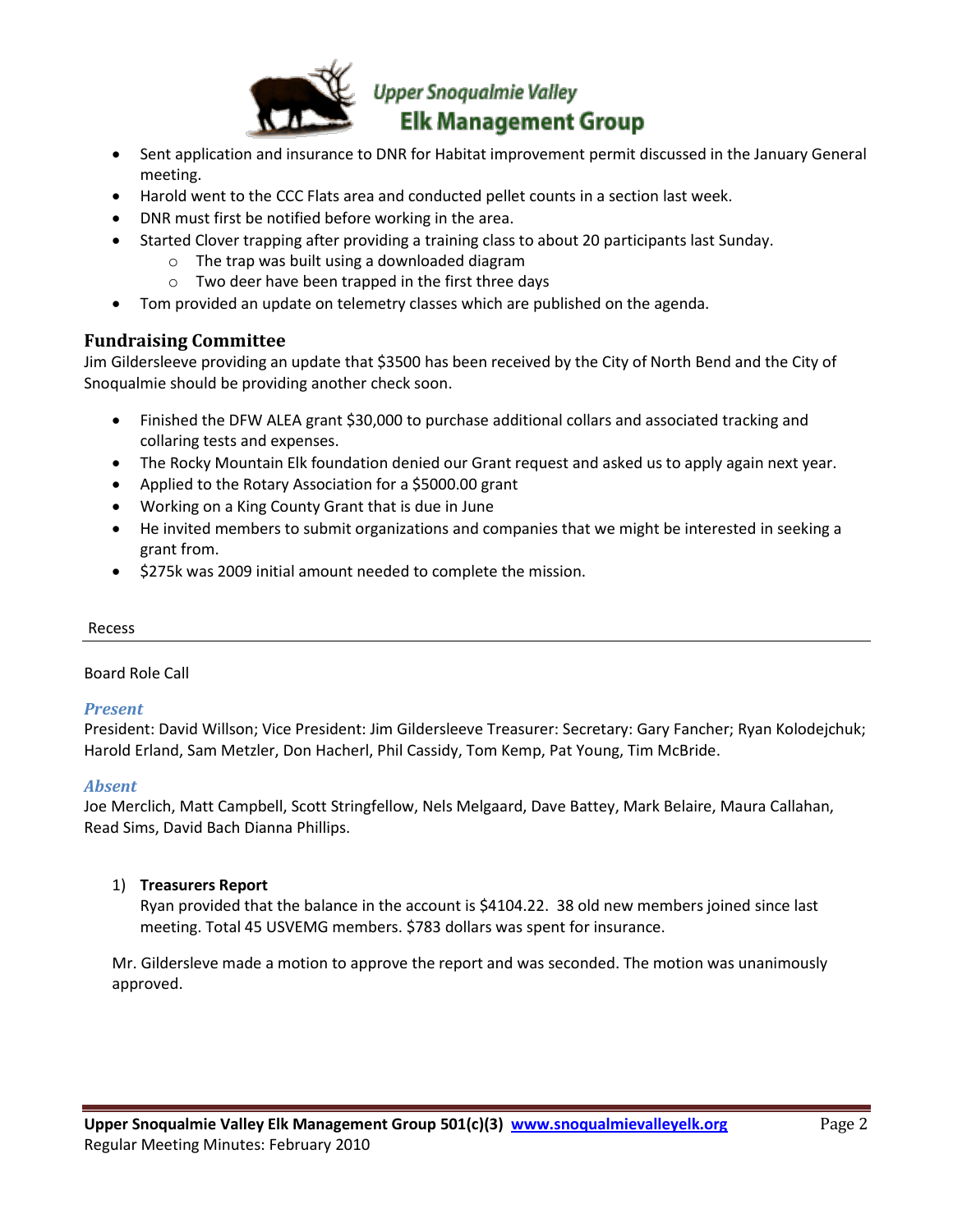

#### 2) **Nomination and Appointment of Annual Audit Committee**

The audit committee will review the deposits and expenditures of the Treasurers report. The following people were nominated:

- Tom Kemp
- Tim Mcbride
- Andrea Toomey
- **•** George Goundry

Don made motion that the following be appointed to the audit committee and was seconded to produce a report to the board of directors by the end of February.

#### 3) **Review of the Proposed 2010 Budget**

The budget was introduced by Mr. Willson.

Mr. Kolodejchuk made a motion to amend the budget by removing the \$3500 from Line 4 of the Income and Forecasted.

Mr. Mcbride made a motion to strike the "Current" and "Actual" column from the budget and was seconded. After discussion the motion was unanimously approved.

Mr. Gildersleve made a motion to approve the 2010 Budget amounts both income and expenses and it was seconded.

After discussion the motion was not passed.

Mr. Gildersleve made a motion to table to the next meeting and was seconded. After discussion the motion was unanimously approved.

#### 4) **Accident Waiver and Liability Release Form**

The group discussed the Accident Waiver and Liability Release Form. The forms were created within the group and have not been reviewed by an attorney.

After a discussion of the forms use and purpose plus legal holding, Mr. Kolodejchuk made a motion that that group seek legal counsel and review of our accident and waiver forms and was seconded. After discussion, the motion was unanimously approved.

#### **Good of the Order**

#### **Additional Clover Trap**

The group discussed the need for an additional clover trap in order to have additional scientific elk data. After discussion that included last year's budget and monies spent, Mr. Fancher made a motion to authorize \$1000 to purchase materials for a clover trap and related bait and was seconded.

After discussion, the motion was unanimously approved.